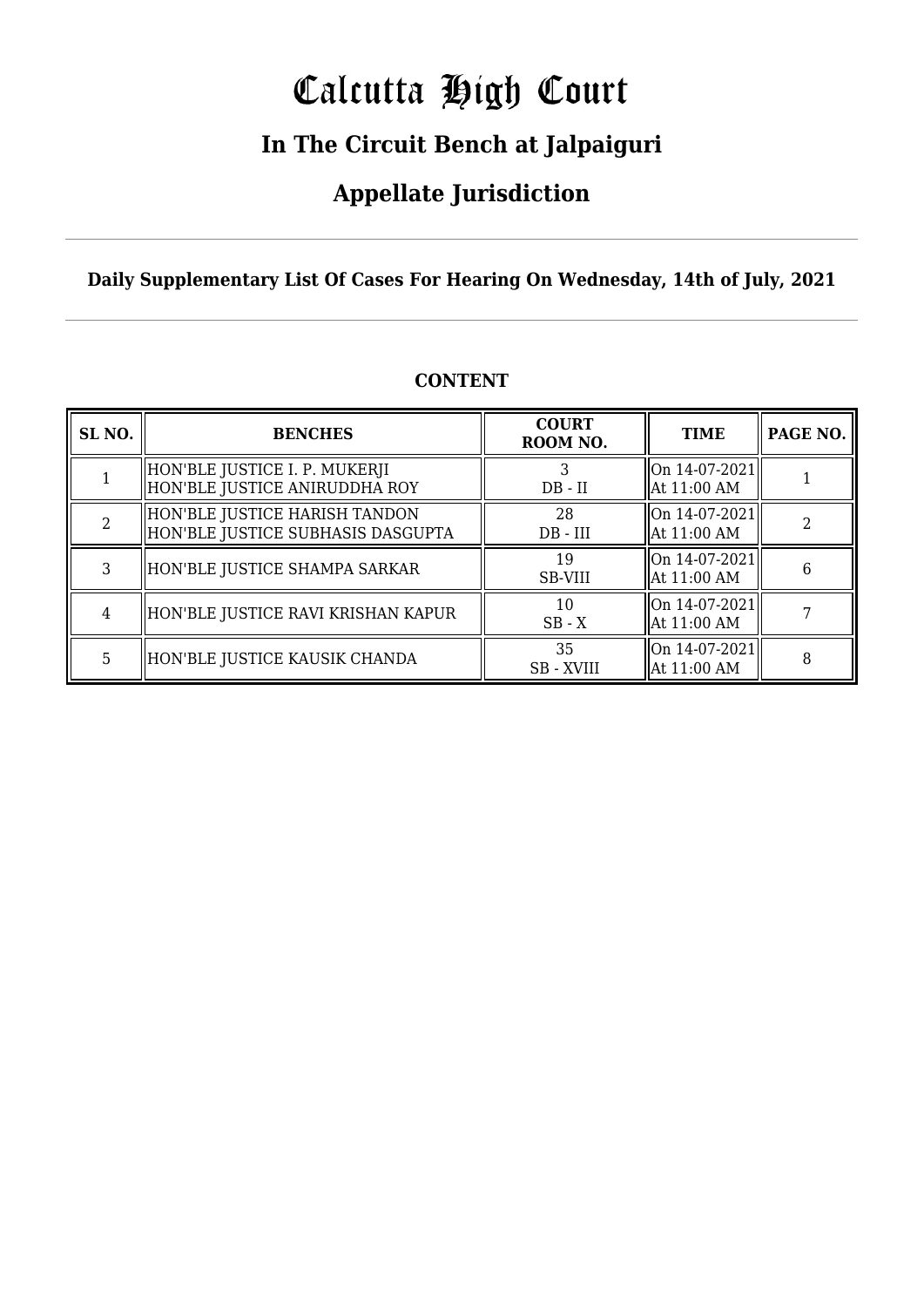

**DAILY CAUSELIST For Wednesday The 14th July 2021**

**COURT NO. 3**

**DIVISION BENCH (DB - II)**

**AT 11:00 AM**

**HON'BLE JUSTICE I. P. MUKERJI HON'BLE JUSTICE ANIRUDDHA ROY (VIA VIDEO CONFERENCE)**

**FROM PRINCIPAL BENCH**

#### **FOR ADMISSION**

1 SAT/12/2021 BIRENDRA NATH BISWAS

VS SIMA DEY AND ANR MUKUNDA LAL SARKAR

IA NO: CAN/1/2021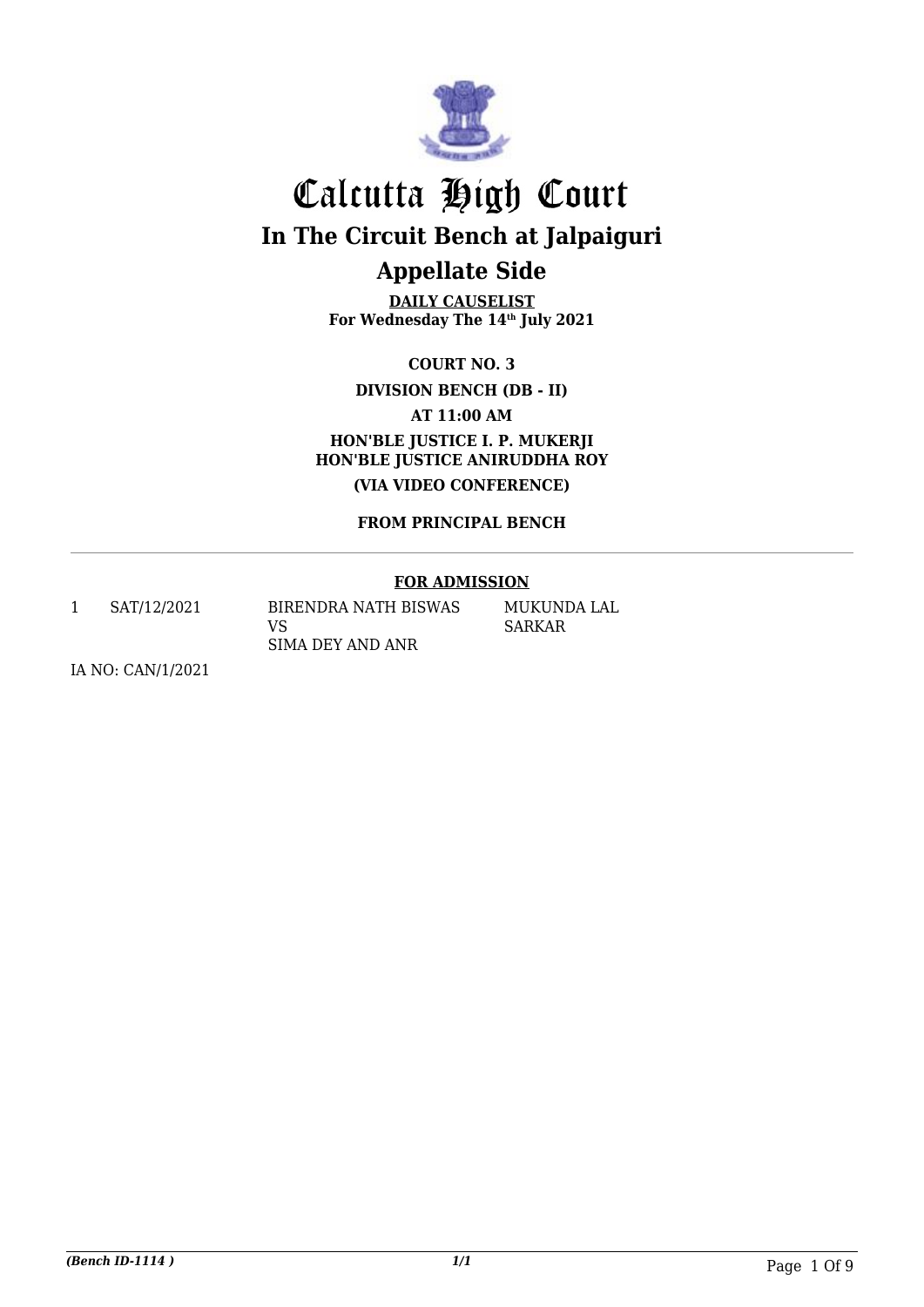

**DAILY CAUSELIST For Wednesday The 14th July 2021**

**COURT NO. 28**

**DIVISION BENCH (DB - III)**

**AT 11:00 AM**

### **HON'BLE JUSTICE HARISH TANDON HON'BLE JUSTICE SUBHASIS DASGUPTA**

**(VIA VIDEO CONFERENCE)**

#### **FROM PRINCIPAL BENCH**

#### **NOTE : IF THE PETITIONER DOES NOT APPEAR UNDER THE HEADING "FOR ORDER" ,THE SAME WILL BE DISMISSED.**

#### **PERSONAL APPEARANCE**

| $\mathbf{1}$ | CRM/691/2021<br>(2 P.M.) | PACHA MADAK @<br>SUKESHWAR MODAK AND<br><b>ANR</b><br><b>VS</b><br>THE STATE OF WEST<br><b>BENGAL</b> | HILLOL SAHA<br><b>PODDER</b>           |
|--------------|--------------------------|-------------------------------------------------------------------------------------------------------|----------------------------------------|
|              |                          | <b>FOR ORDERS</b>                                                                                     |                                        |
| 2            | CRM/650/2021             | KASIMUDDIN MD.<br>VS.<br><b>STATE OF WEST BENGAL</b>                                                  | <b>DEBORSHI DHAR</b>                   |
| 3            | CRM/651/2021             | <b>SANTOSH BARMAN</b><br><b>VS</b><br>STATE OF WEST BENGAL                                            | <b>DEBORSHI DHAR</b>                   |
| 4            | CRM/655/2021             | NARATTAM MANDAL<br><b>VS</b><br><b>STATE OF WEST BENGAL</b>                                           | DEBORSHI DHAR                          |
|              |                          | <b>APPLICATION FOR ANTICIPATORY BAIL</b>                                                              |                                        |
| 5            | CRM/626/2021             | <b>DILIP SARKAR</b><br><b>VS</b><br>THE STATE OF WEST<br><b>BENGAL</b>                                | <b>JAYDEEP KANTA</b><br><b>BHOWMIK</b> |
| 6            | CRM/664/2021             | MD. ANWARUL SHEIKH<br><b>AND ORS</b><br><b>VS</b><br>THE STATE OF WEST<br>BENGAL                      | JAYDEEP KANTA<br><b>BHOWMIK</b>        |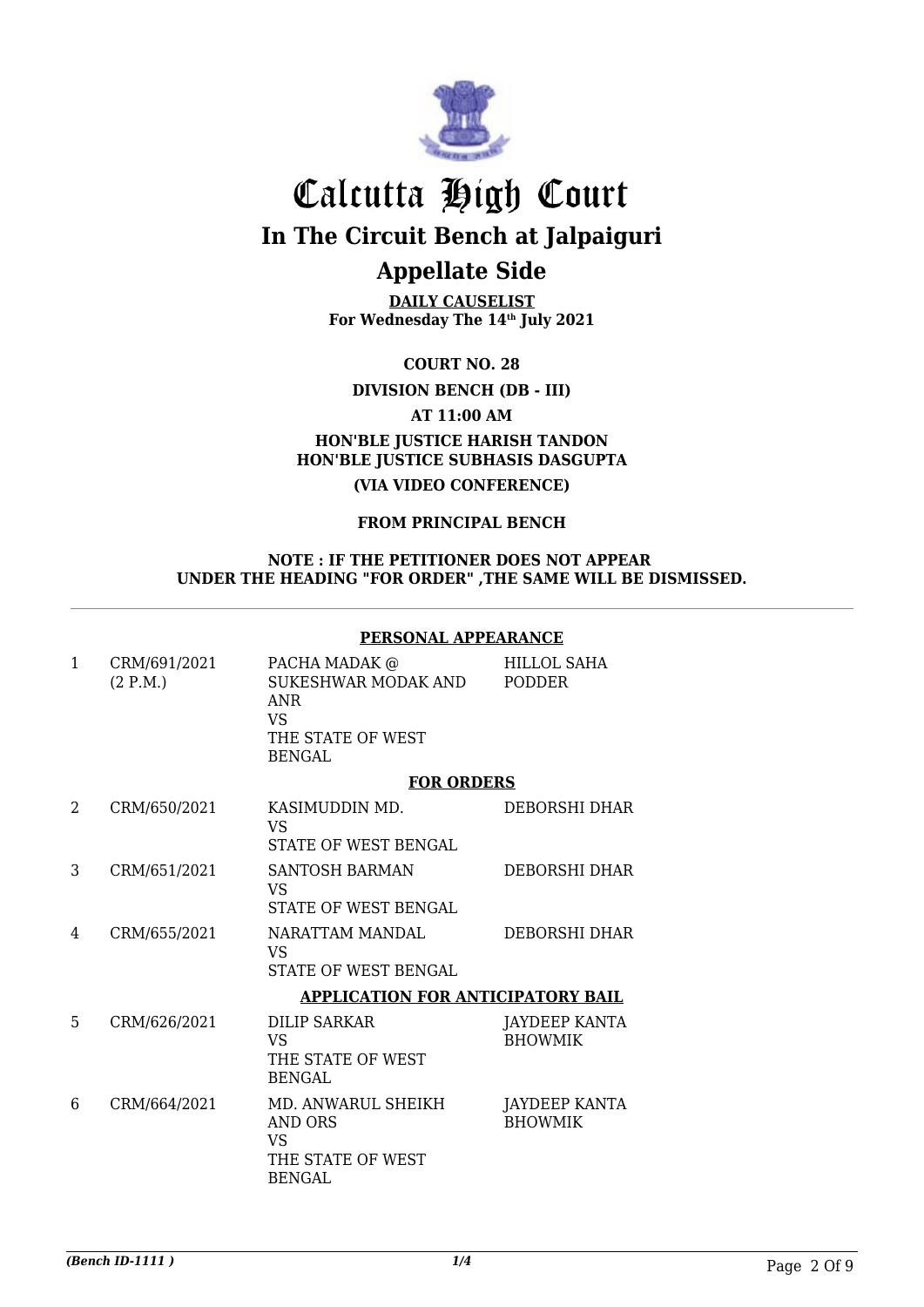| 7  | CRM/665/2021 | BAPPA SARKAR AND ANR<br><b>VS</b><br>THE STATE OF WEST<br><b>BENGAL</b>                                                     | <b>JAYDEEP KANTA</b><br><b>BHOWMIK</b> |
|----|--------------|-----------------------------------------------------------------------------------------------------------------------------|----------------------------------------|
| 8  | CRM/666/2021 | <b>MANJAN ROY</b><br>VS<br>THE STATE OF WEST<br><b>BENGAL</b>                                                               | JAYDEEP KANTA<br><b>BHOWMIK</b>        |
| 9  | CRM/667/2021 | DEOLAL SAH @ DEOLAL<br><b>SHA</b><br><b>VS</b><br>THE STATE OF WEST<br><b>BENGAL</b>                                        | JAYDEEP KANTA<br><b>BHOWMIK</b>        |
| 10 | CRM/668/2021 | ICHAN ROY @ ECHAN ROY<br><b>AND ORS</b><br><b>VS</b><br>THE STATE OF WEST<br><b>BENGAL</b>                                  | <b>JAYDEEP KANTA</b><br><b>BHOWMIK</b> |
| 11 | CRM/672/2021 | <b>AJAY SARKAR</b><br><b>VS</b><br>THE STATE OF WEST<br><b>BENGAL</b>                                                       | DEBAJIT KUNDU                          |
| 12 | CRM/677/2021 | PRASENJIT ROY @ HANG<br>VS<br>STATE OF WEST BENGAL<br>AND ORS.                                                              | <b>PRAVAS</b><br><b>BHATTACHARYA</b>   |
| 13 | CRM/678/2021 | PREM BISWAKARMA<br><b>VS</b><br>THE STATE OF WEST<br><b>BENGAL</b>                                                          | MADHUSHRI DUTTA                        |
| 14 | CRM/679/2021 | <b>FIDOUS ALIAS FIRDUS</b><br><b>ISLAM ALIAS FIRDOUS</b><br>ALIAS FIRDOUS ISLAM<br>VS<br>THE STATE OF WEST<br><b>BENGAL</b> | DEBORSHI DHAR                          |
| 15 | CRM/707/2021 | MAJINUR RAHAMAN AND<br><b>ORS</b><br><b>VS</b><br>THE STATE OF WEST<br><b>BENGAL</b>                                        | SUBHASISH MISRA                        |
| 16 | CRM/710/2021 | SURANJIT SARKAR<br>VS<br>State of West Bengal                                                                               | KUSHAL KUMAR<br><b>MUKHERJEE</b>       |
| 17 | CRM/711/2021 | KIRAN CHANDRA HALDAR<br>@ KIRAN HALDAR<br><b>VS</b><br>State of West Bengal                                                 | SHAHAN SHAH                            |
| 18 | CRM/713/2021 | BIRAJ CHANDRA PAUL<br><b>VS</b><br>State of West Bengal                                                                     | <b>BAIDURYA GHOSAL</b>                 |
| 19 | CRM/720/2021 | DIPAL MUKHIA<br><b>VS</b><br>State of West Bengal                                                                           | RANJIT SINGH                           |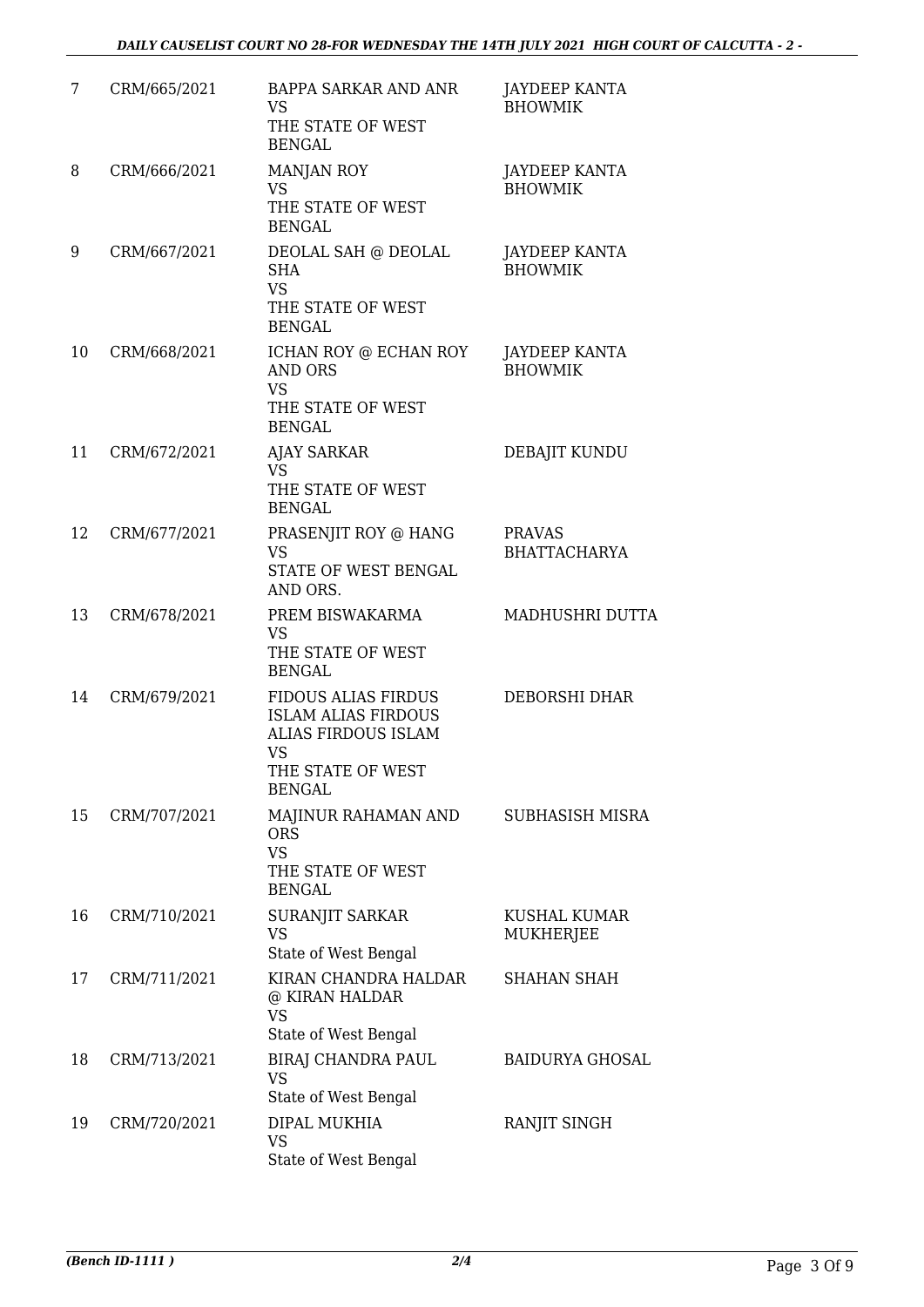| 20 | CRM/724/2021       | <b>ARJUN SARKAR</b><br>VS<br>State of West Bengal                                              | RATAN CHANDRA<br><b>ROY</b>            |
|----|--------------------|------------------------------------------------------------------------------------------------|----------------------------------------|
| 21 | CRM/726/2021       | AKKES ALI@AKKESH SEKH<br><b>AND ORS</b><br><b>VS</b><br>State of West Bengal                   | RATAN CHANDRA<br><b>ROY</b>            |
| 22 | CRM/732/2021       | FULBAR SEKH@FULBAR ALI<br><b>AND ORS</b><br><b>VS</b><br>State of West Bengal                  | RATAN CHANDRA<br><b>ROY</b>            |
|    |                    | <b>APPLICATION FOR BAIL</b>                                                                    |                                        |
| 23 | CRM/563/2021       | UJJAL SARKAR<br><b>VS</b><br>THE STATE OF WEST<br><b>BENGAL</b>                                | <b>HILLOL SAHA</b><br><b>PODDER</b>    |
|    | IA NO: CRAN/1/2021 |                                                                                                |                                        |
| 24 | CRM/649/2021       | <b>ANANTA RAY</b><br><b>VS</b><br>THE STATE OF WEST<br><b>BENGAL</b>                           | SANTANU MAJI                           |
| 25 | CRM/669/2021       | MUKESH KUMAR THAKUR<br><b>VS</b><br>STATE OF WEST BENGAL                                       | <b>DEBORSHI DHAR</b>                   |
| 26 | CRM/673/2021       | BISHAL KUJUR<br><b>VS</b><br>THE STATE OF WEST<br><b>BENGAL</b>                                | <b>JAYDEEP KANTA</b><br><b>BHOWMIK</b> |
| 27 | CRM/674/2021       | DINESH BARMAN AND ANR<br><b>VS</b><br>THE STATE OF WEST<br><b>BENGAL</b>                       | <b>SATARUDRIYA</b><br><b>MUKHERJEE</b> |
| 28 | CRM/690/2021       | <b>LALAN ROY</b><br>VS<br>State of West Bengal                                                 | <b>ABHIJIT GANGULY</b>                 |
| 29 | CRM/704/2021       | NAIMUL HAQUE @ ALI @<br><b>NAIMUL ISLAM</b><br><b>VS</b><br>THE STATE OF WEST<br><b>BENGAL</b> | <b>JAYDEEP KANTA</b><br><b>BHOWMIK</b> |
| 30 | CRM/705/2021       | <b>SAHIN MIA</b><br><b>VS</b><br>THE STATE OF WEST<br><b>BENGAL</b>                            | HILLOL SAHA<br><b>PODDER</b>           |
| 31 | CRM/706/2021       | <b>MOMINUR MIA</b><br><b>VS</b><br>THE STATE OF WEST<br><b>BENGAL</b>                          | <b>HILLOL SAHA</b><br><b>PODDER</b>    |
| 32 | CRM/723/2021       | <b>GOPI BAL</b><br><b>VS</b><br>State of West Bengal                                           | RANJIT SINGH                           |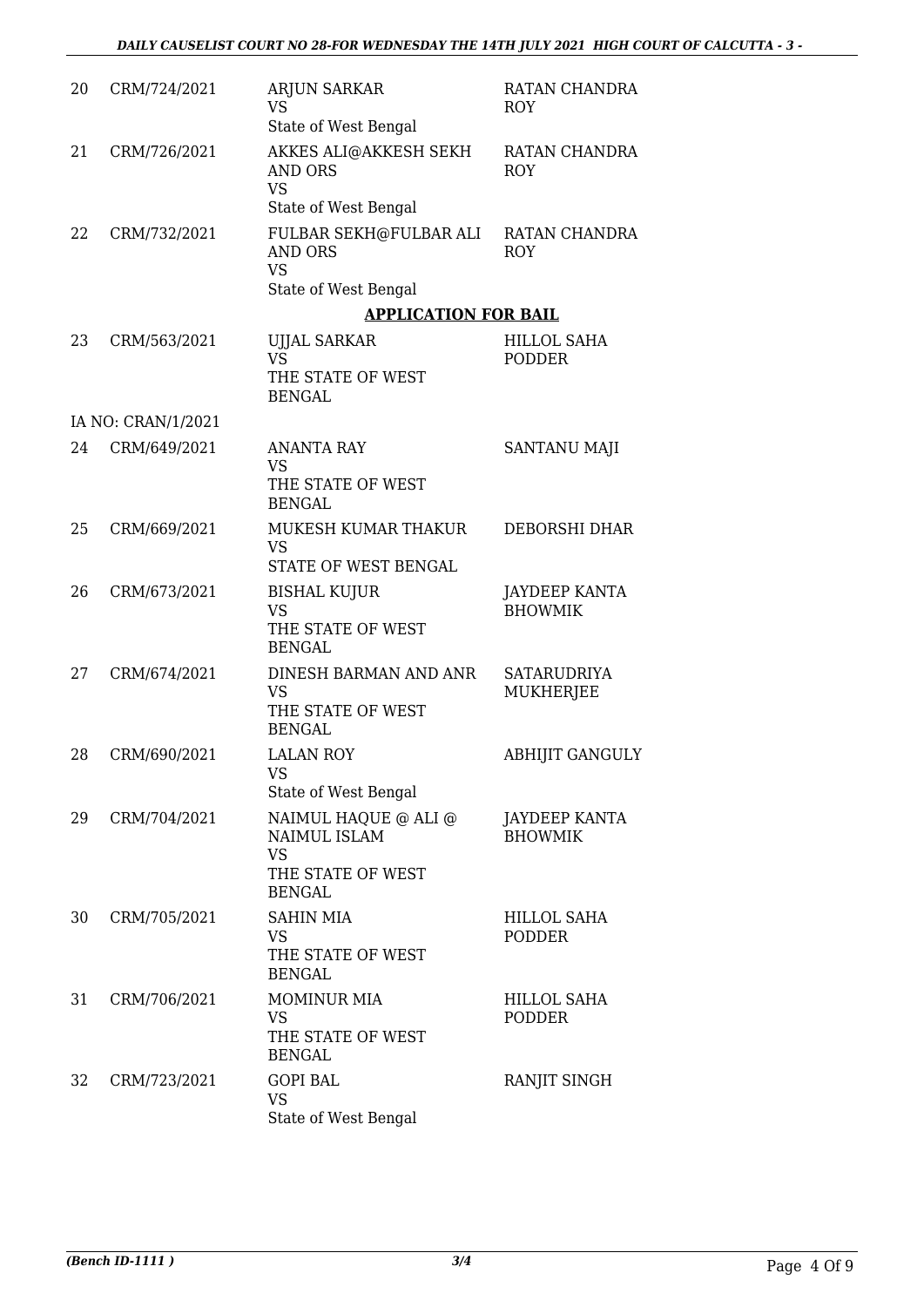| 33 | CRM/725/2021    | <b>ANIK</b><br>CHAKRABORTY@BABAI<br>VS<br>State of West Bengal                            | RATAN CHANDRA<br><b>ROY</b>                        |
|----|-----------------|-------------------------------------------------------------------------------------------|----------------------------------------------------|
|    |                 | <b>APPLICATION</b>                                                                        |                                                    |
| 34 |                 | IA NO. CRAN/1/2021 AWDHESH KUMAR SINGH<br>Vs.<br>UNION OF INDIA AND ANR                   | <b>BIJAY BIKRAM DAS</b><br><b>BIJAY BIKRAM DAS</b> |
|    | In CRM/317/2021 |                                                                                           |                                                    |
| 35 |                 | IA NO. CRAN/1/2021 RAMESH MANJU BISHNOI@<br>RAMESH MANJU BISHNOY@<br>RAMESH KUMAR BISHNOI | PRITAM ROY<br>PRITAM ROY                           |
|    | In CRM/497/2021 | Vs.<br>THE STATE OF WEST<br><b>BENGAL</b>                                                 |                                                    |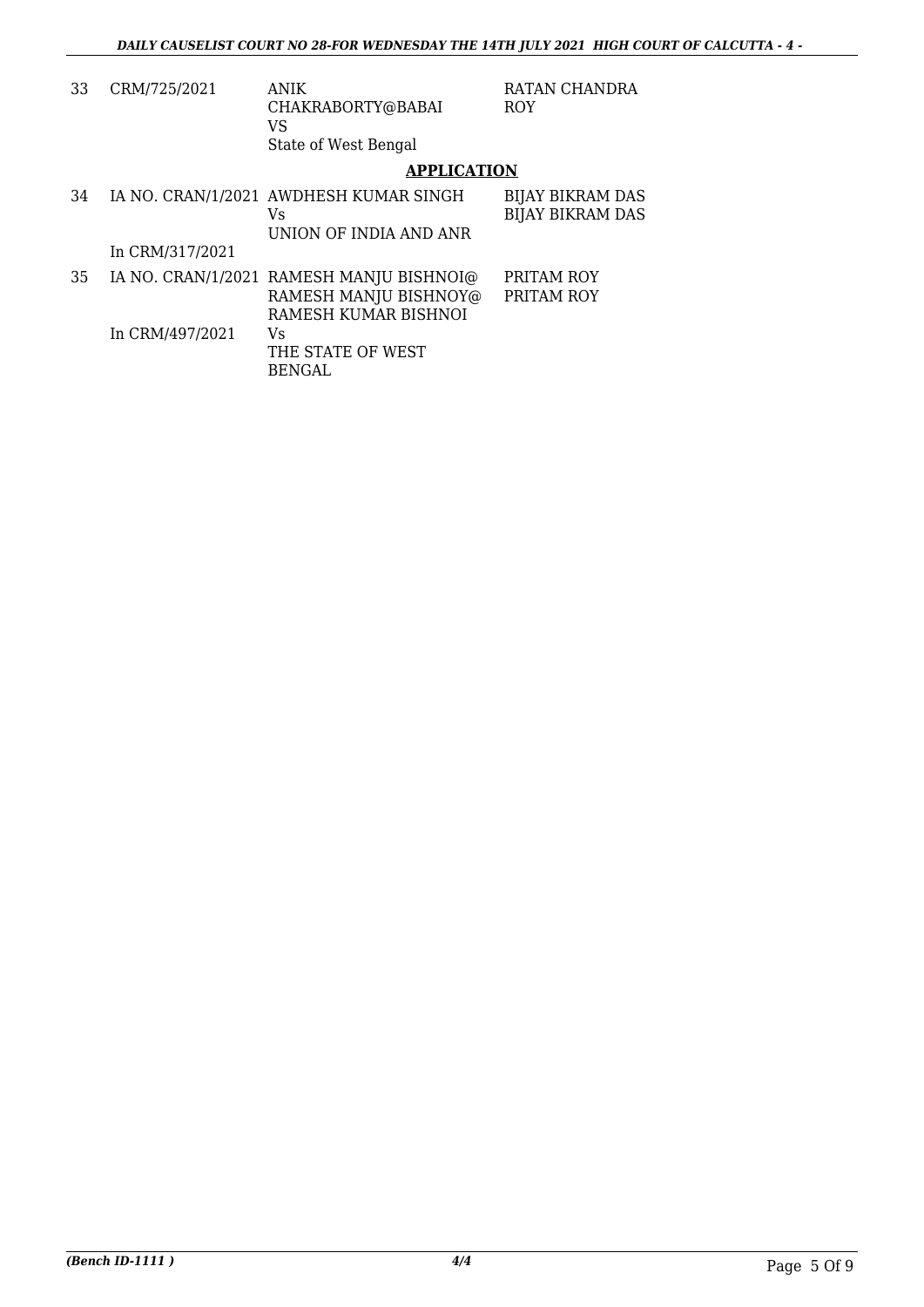

**DAILY CAUSELIST For Wednesday The 14th July 2021**

**COURT NO. 19 SINGLE BENCH (SB-VIII) AT 11:00 AM HON'BLE JUSTICE SHAMPA SARKAR (VIA VIDEO CONFERENCE)**

**FROM PRINCIPAL BENCH**

#### **MOTION**

1 WPA/1090/2021 BITHIKA BARMAN (ROY) VS THE STATE OF WEST BENGAL AND ORS

RATAN CHANDRA ROY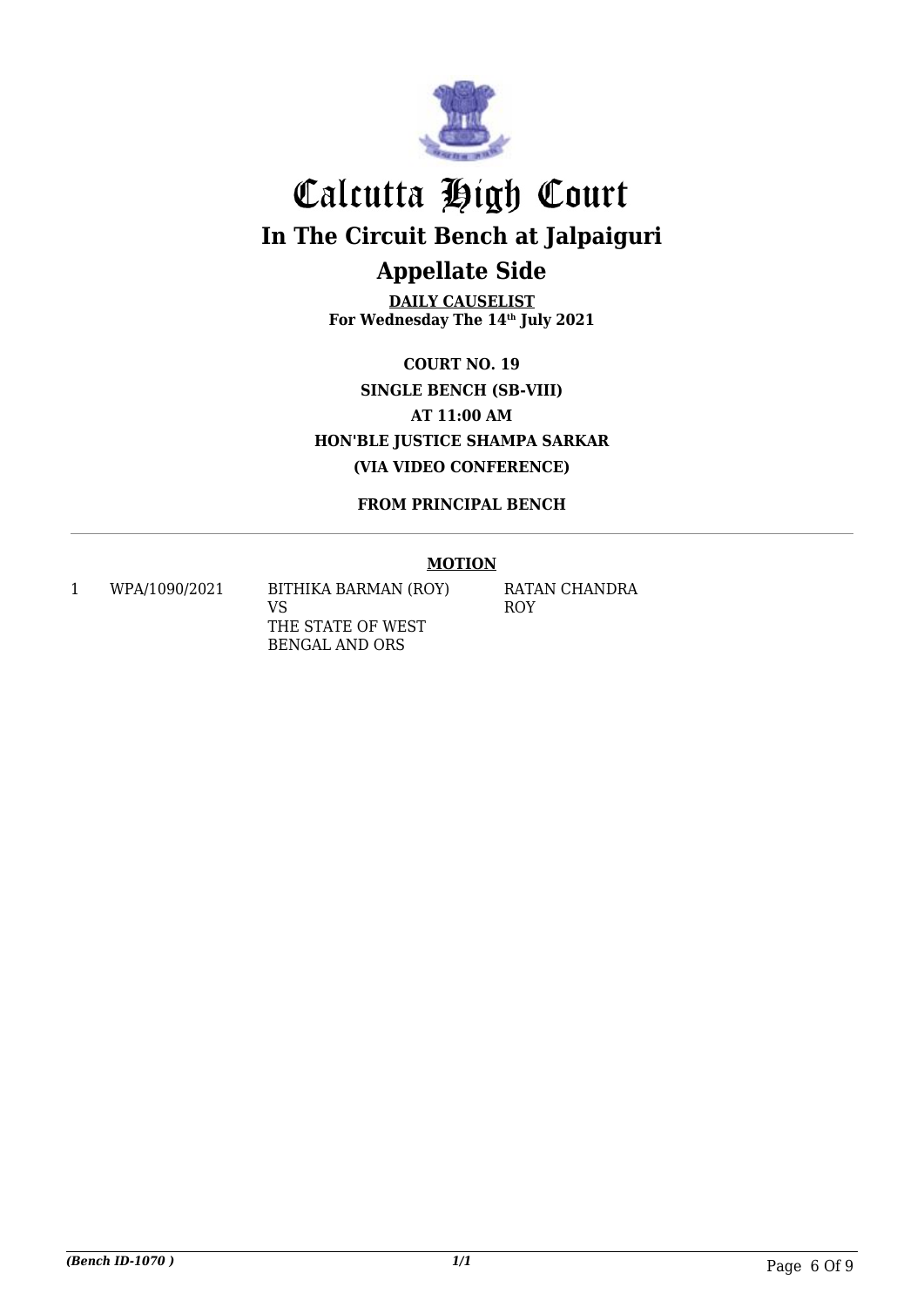

**DAILY CAUSELIST For Wednesday The 14th July 2021**

**COURT NO. 10 SINGLE BENCH (SB - X) AT 11:00 AM HON'BLE JUSTICE RAVI KRISHAN KAPUR (VIA VIDEO CONFERENCE)**

**FROM PRINCIPAL BENCH**

#### **MOTION**

1 WPA/1080/2021 NAGENDRA NATH ROY

VS STATE OF WEST BENGAL AND ORS.

BAIDURYA GHOSAL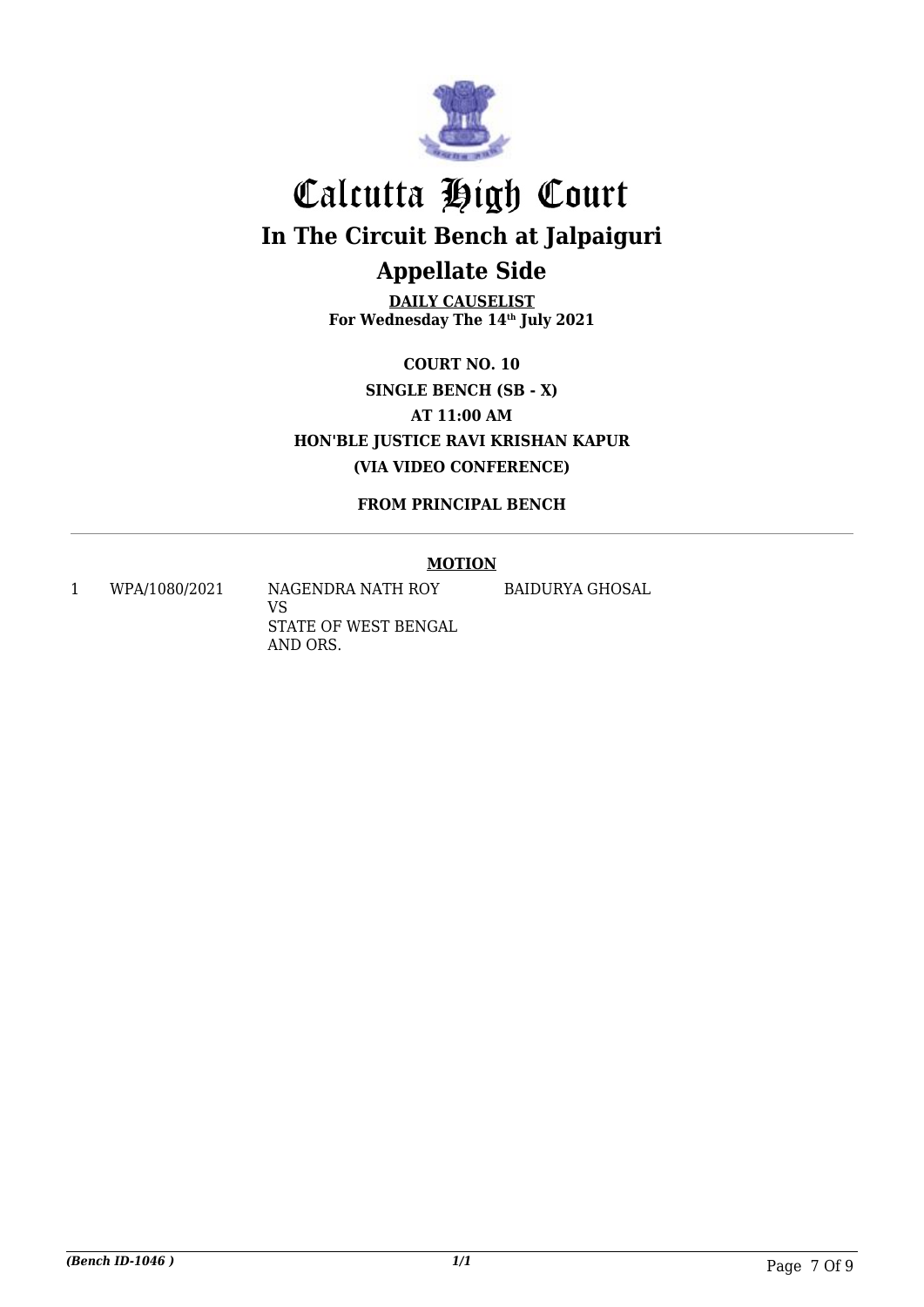

**DAILY CAUSELIST For Wednesday The 14th July 2021**

**COURT NO. 35 SINGLE BENCH (SB - XVIII) AT 11:00 AM HON'BLE JUSTICE KAUSIK CHANDA (VIA VIDEO CONFERENCE)**

**FROM PRINCIPAL BENCH**

### **MOTION**

| $\mathbf{1}$ | CRR/106/2021 | RAM KUMAR SINGH<br><b>VS</b><br>THE STATE OF WEST<br><b>BENGAL</b>                                       | <b>SUDIP GUHA</b>                  |
|--------------|--------------|----------------------------------------------------------------------------------------------------------|------------------------------------|
| 2            | CRR/111/2021 | PRADIP KUMAR<br><b>CHAKRABORTY</b><br><b>VS</b><br>THE STATE OF WEST<br><b>BENGAL AND ANR</b>            | <b>SUMAN SEHANABIS</b><br>(MANDAL) |
| 3            | CRR/112/2021 | NARESH SIDHYA AND ANR<br><b>VS</b><br>THE STATE OF WEST<br><b>BENGAL AND ANR</b>                         | JAYDEEP KANTA<br><b>BHOWMIK</b>    |
| 4            | CRR/113/2021 | PROTIP ROY BASUNIA<br>NAMED IN FIR AS PRADIP<br><b>BASUNIA</b><br>VS<br>STATE OF WEST BENGAL<br>AND ORS. | PRITAM ROY                         |
| 5            | CRR/119/2021 | <b>SIMPLEX</b><br><b>INFRASTRUCTURE LTD</b><br><b>VS</b><br>State of West Bengal AND<br><b>ANR</b>       | SIDDHARTHA PAUL                    |
| 6            | CRR/120/2021 | <b>SIMPLEX</b><br><b>INFRASTRUCTURE LTD</b><br><b>VS</b><br>State of West Bengal AND<br>ANR              | SIDDHARTHA PAUL                    |